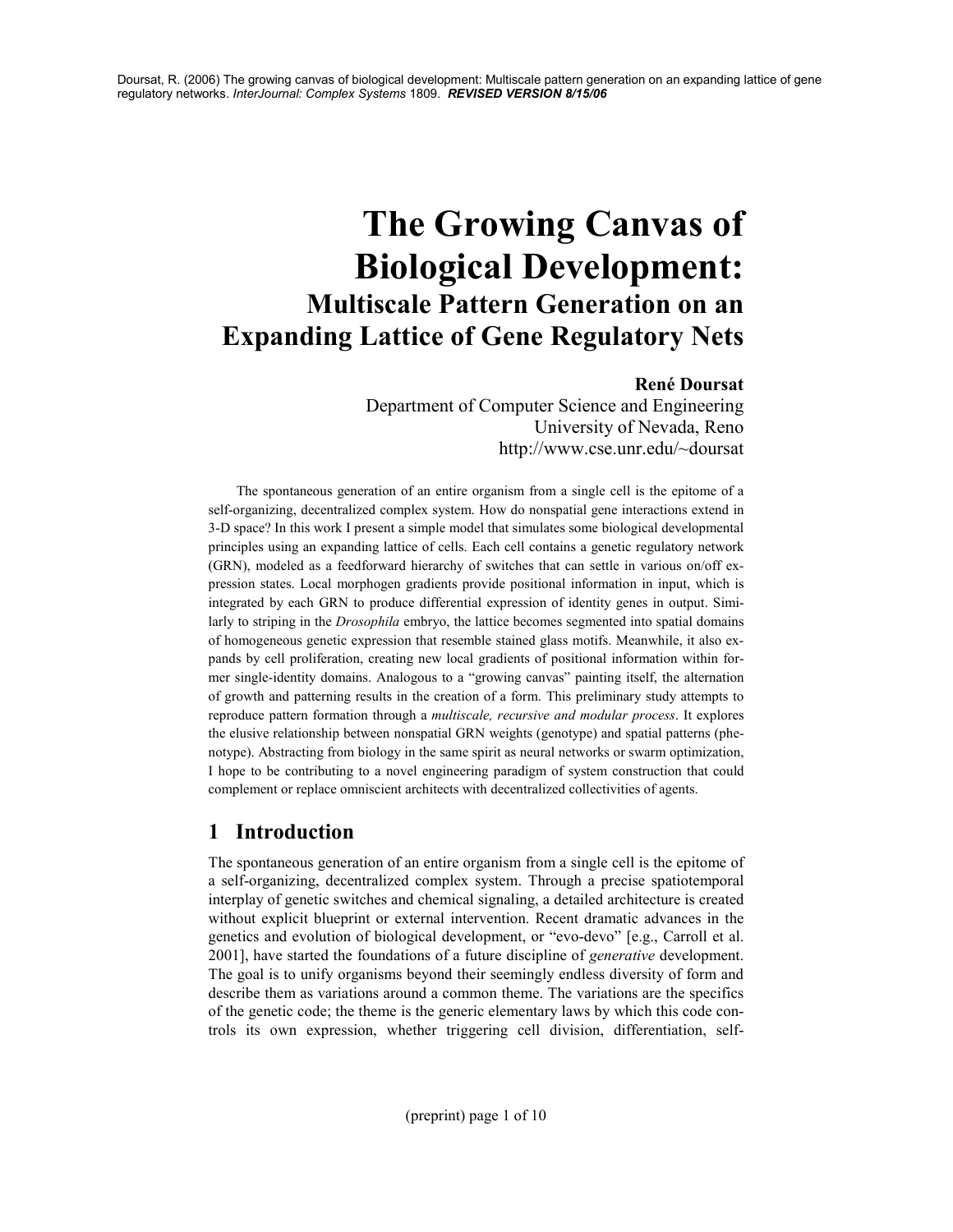assembly or death, towards form generation. On this stage, evolution is the player.

 "How does the one-dimensional genetic code specify a three-dimensional animal?" [Edelman 1988] How does a static linear code dynamically unfold in time (metabolic dynamics) and space (cell assembling)? How do nonspatial gene interactions extend spatially? The missing genotype-phenotype link in biology's Modern Synthesis constitutes the main question in evo-devo. These issues also potentially open entirely new perspectives in engineering disciplines, including software, robotic, electrical, mechanical or even civil engineering. Could an architecture, device or building, construct itself? Would it be possible for a swarm of software agents or small robotic components, each containing a "genetic code", to self-assemble? Although themselves emergent, our cognitive faculties are strongly biased towards identifying central causes and require great effort to comprehend massively parallel processes. We spontaneously tend to ascribe the generation of order to one or a few highly informed agents, following anthropomorphic stereotypes (designer, architect, manager, etc.). Yet, heteronomous human-designed order is the most sophisticated of all forms of organization. In living systems, autonomous decentralized order is the natural norm because it is the most cost-effective. Information is distributed over a large number of relatively ignorant agents, making it easier to create new states of order by evolving and recombining their local interactions. To imitate Ulam's famous quip, self-organized systems are the "nonelephant" species of systems science—yet they are the least familiar of them. Since natural systems are *not* engineered: what can human-made systems learn from them? [Braha et al. 2006, Chap. 1]

In this preliminary study I present a simple prototype simulating some aspects of biological development with dynamical systems coupled as cellular automata. Following the artistic metaphor of a growing canvas that paints itself [Coen 2000], I attempt to reproduce developmental pattern formation by a multiscale recursive process. Starting with a few broad positional and identity domains of cells, details are gradually added by cell proliferation and differentiation using only local information. A "shape" emerges from self-assembling agents that all carry the same code. Parts 2 and 3 lay out the main ideas behind the model, which is further discussed in Part 4.

## 2 Stained Glass Patterning

This part describes the principles of developmental patterning based on spatial unfolding of genetic code [Carroll et al. 2001]—a process that could be nicknamed "shape from switching"—and gathers them into an abstract 2-D model. Section 2.1 briefly summarizes current knowledge about gene regulatory networks and positional integration. In Section 2.2 I offer a model of "stained glass" patterning based on an array of multitier networks. This model is then generalized in Part 3 to a multiscale system that incorporates the growth of the organism in a recursive and modular way.

#### 2.1 Genetic switches integrate positional information

An important amount of genetic information critical for development is contained in the nonexpressed parts of DNA. Stretches of nucleotide sequences, called genetic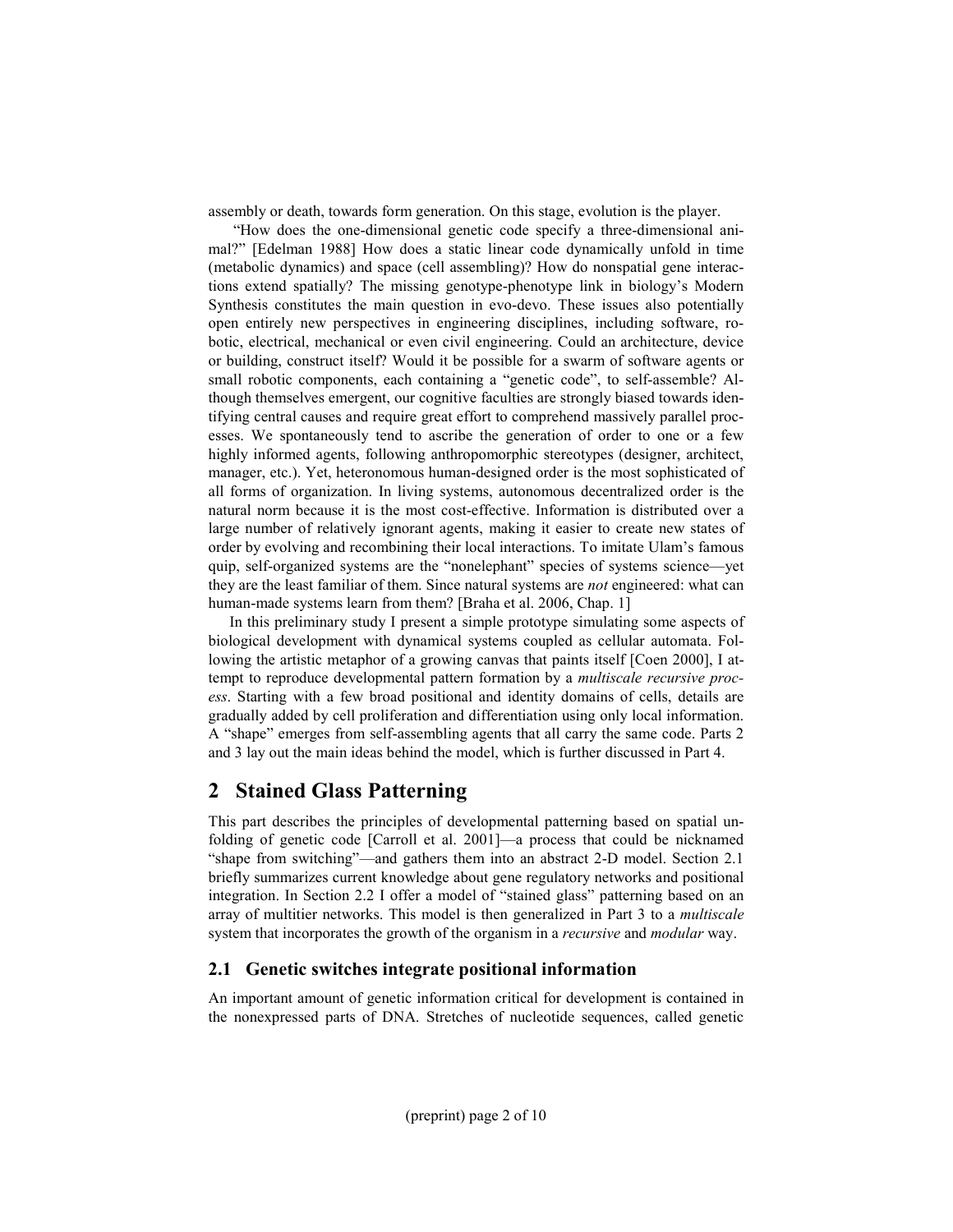regulatory sites or switches, control gene expression at multiple stages in the developing organism. Switches are generally located upstream of the genes they regulate and are bound by specific proteins, whose effect is to interfere with the enzymatic processes responsible for genetic transcription (Fig. 1a). These proteins selectively attach to sequences of the DNA strand, as keys to locks, and can either impede ("repress") or accelerate ("promote") transcription. As genes are often reused at different stages and places during development, one genetic switch can take the form of a complex of multiple DNA segments separated by gaps and potentially bound by various combinations of promoter and repressor proteins.



Fig. 1: Principles of spatial patterning from a genetic network. (a) Schematic view of gene regulatory interactions on DNA strands: proteins  $X$  and  $Y$  combine to promote the transcription of genes  $A$  and  $B$  by binding to their upstream regulatory sites, which leads to proteins  $A$  and  $B$ (assuming a simple one gene-one protein relationship); thereafter,  $\Lambda$  promotes, but  $\tilde{B}$  represses, the synthesis of I. (b) Formal view of the same GRN. (c) Variation of expression levels on one spatial axis, construed as a chain of GRNs: the concentration of  $X$  follows a gradient created by diffusion; this gradient triggers a gain response in  $A$  and  $B$  at two different thresholds, thus creates boundaries at two different x coordinates (for a given  $Y$  level); these domains in turn define the domain of identity gene I, where A levels are high but B levels are low. (d) Same spatial view in 2-D: the domain of I covers the intersection between high A and low B.

As regulatory proteins are themselves synthesized by the expression of other genes, the developmental genetic toolkit can be globally described as a complex web of regulatory influences, or gene regulatory network (GRN) (Fig. 1b). Although the structural and functional properties of GRNs are not fully understood, it seems that they are broadly organized into functional modules [Schlosser & Wagner 2004, Callebaut & Rasskin-Gutman 2005] that reflect the successive stages and anatomical modules of organismal development. Studies of stripe formation in the Drosophila embryo have identified a cascade of morphological refinements that start with global molecular gradients and progressively lead to the precise positioning of appendages [e.g., Coen 2000, Carroll et al. 2001]. Each period is characterized by the activation of a group of genes that respond to regulatory signals from the previous group, and trigger the next group (Fig. 1c). As an example, initial protein deposits of maternal origin located asymmetrically in the egg start diffusing across the syncytium. Then, depending on their concentration on each point, these initial molecules regulate the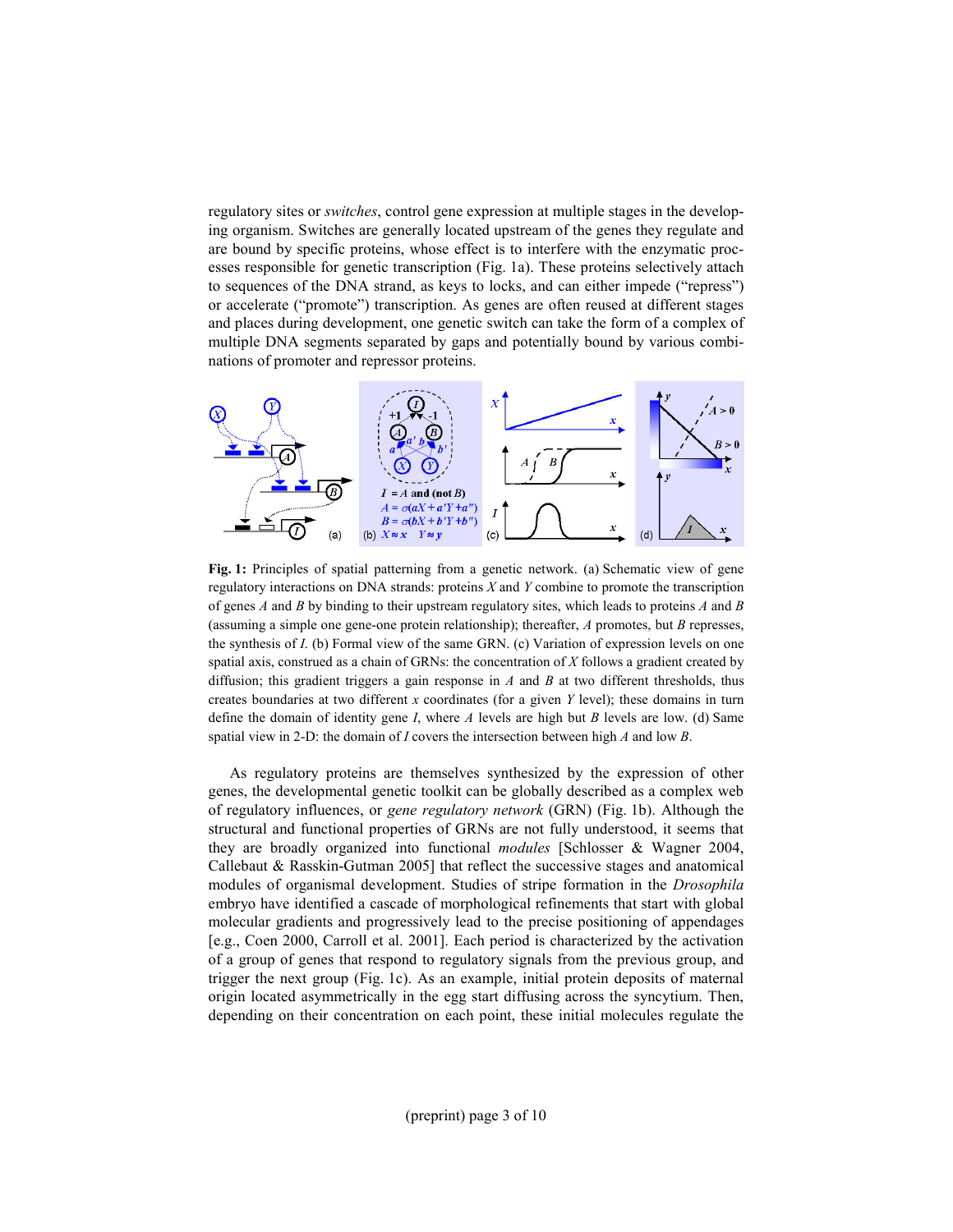expression a first set of genes at different levels and positions on the embryo's axes (antero-posterior, dorso-ventral and proximo-distal). The regulatory sites for these genes are sensitive to the concentration of maternal proteins at various thresholds, creating staggered domains of expression in the form of "stripes". These stripes in turn intersect in various ways to give rise to the next generation of gene domains (Fig. 1d). In particular, they form identity domains (Drosophila's "imaginal discs"), where cells are characterized by a common signature of genetic activity, setting the basis for differentiated limb growth (leg, antenna, wing, etc.) and organogenesis.

In summary, molecular gradients of morphogenetic factors (the "keys") provide positional information [Wolpert 1969] that is integrated in each cell nucleus by its genetic switches (the "locks") along several spatial dimensions. Developmental genes are regulated by differential levels of lock-key fitness and expressed in specific patterns or territories in the geography of the embryo. A territory represents a combination of multiple gene expression values, i.e., morphogenetic protein concentrations. In this study I model the territories of embryo partitioning similarly to the colorful compartments created by the intersection of lead cames in stained glass works.



Fig. 2: Numerical simulation of stained glass domain formation from a simple feedforward GRN. (a) Subset of the  $100\times100$  lattice of coupled identical GRNs: bottom nodes X and Y are linked to their neighbor counterparts to create diffusion. (b) This GRN contains 4 "boundary" genes and 3 "identity" genes: colors represent expression levels at a sample location (dashed circles). (c) 2-D domain maps created by each node on the lattice, under random weights:  $X$ and Y form horizontal and vertical gradients;  $B_{1...4}$  nodes form diagonal boundaries;  $I_{1...3}$  are expressed in various intersection segments of the  $B_{1...4}$  domains. (d) Same 2-D maps, superimposed (using a different color scheme); bottom: X and Y; middle:  $B_1$ ,  $B_3$  and  $B_4$ ; top:  $I_{1...3}$ .

#### 2.2 A feedforward GRN model of stained glass segmentation

The core architecture of the virtual organism is a network of networks, construed as a 2-D lattice of identical GRNs (Fig. 2a). Each GRN represents a cell and is connected to neighbor cells via some of their GRN nodes [Mjolsness et al. 1991, Salazar-Ciudad et al. 2000, von Dassow et al. 2000]. In the present work, my first attempt at modeling stained glass patterning uses a simplistic feedforward GRN template (Fig. 2b)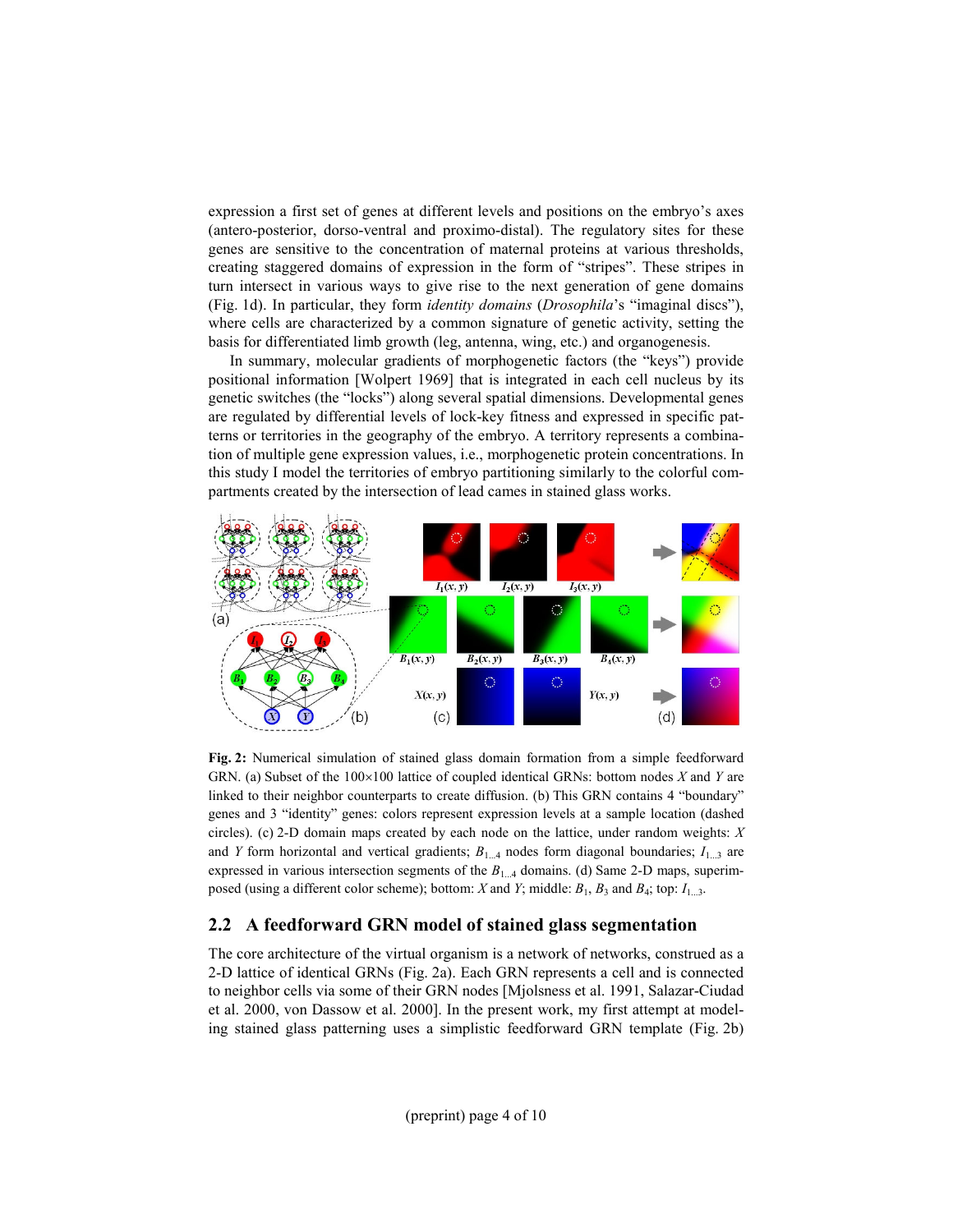containing three layers: (1) a bottom layer with two *positional* nodes,  $X$  and  $Y$ , (2) a middle layer of *boundary* nodes  ${B_i(t)}_{i=1...n}$  and (3) a top layer of *identity* nodes  $\{I_k(t)\}_{k=1...m}$  (Fig. 2b). Activity variables X, Y, B<sub>i</sub> and I<sub>k</sub> denote gene expression levels, assumed equivalent to the concentrations of proteins that these genes synthesize. In a first stage, the boundary nodes compute discriminant functions of the positional nodes via weighted sums and sigmoid thresholding:  $B_i = \sigma(w_{ix} X + w_{iy} Y - \theta_i)$ , where  $\{w_{ix}, w_{iy}\}_{i=1...n}$  are the connection weights from layer (1) to layer (2),  $\theta_i$  is  $B_i$ 's threshold value and  $\sigma(z) = 1/(1 + \exp(-\lambda z))$ . Given a set of weight values, the effect of a boundary node is to segment the plane into two half-planes of binary expression levels, weak and strong (Fig. 2c-d, middle). Parameter  $\lambda$  controls the slope of the logistic function  $\sigma$ , i.e., the sharpness of the boundaries (Fig. 1c). In a second stage, the identity nodes are activated by particular combinations of 'on' and 'off' boundary nodes, following the same thresholded sum rule:  $I_k(t) = \sigma(\sum_i w'_{ki} B_i - \theta'_{k})$ , where  $\{w'_{ki}\}$  are the weights from layer (2) to layer (3), and  $\theta'_{k}$  is  $I_{k}$ 's threshold value. Therefore, territories of high identity gene expression are comprised of polygon-shaped regions, at the intersection of multiple boundary lines (Fig. 2c-d, top).



Fig. 3: Illustration of recursive morphological refinement based on a hierarchical GRN. (a) These 3 domains can be separated using only 2 boundary nodes. (b) The boundary layer increases rapidly with the amount of morphological detail. (c) A more economical and realistic approach uses a hierarchy of sub-GRNs: the identity nodes of the lower (earlier) modules define broad domains that subsequently trigger the higher (later) modules, via new local gradients. (Admittedly, this simplified diagram does not show a decrease in the total number of B nodes, but this is due in part to the absence of homologous modules; see text for a discussion.)

This feedforward network architecture is analogous to the multilayered perceptron, an artificial neural model applied to input-output classification in highdimensional space. In the perceptron model, the bottom nodes code for input examples, the top nodes correspond to output classes and the middle layer (or "hidden units") provides elementary discriminant functions used by the output nodes to clas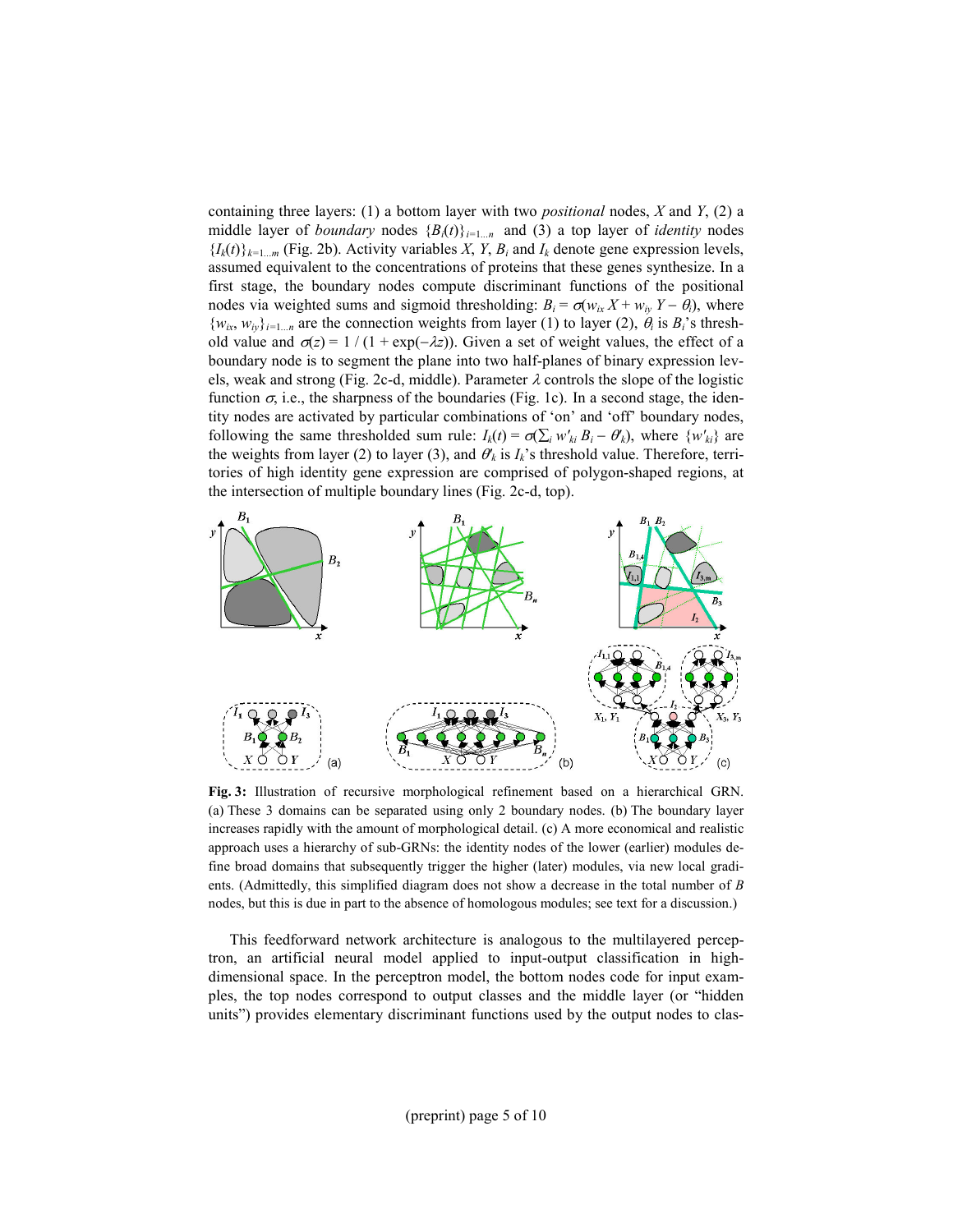sify. A perceptron generates class domains similar to the patterns observed here (Fig. 2), also in more than 2-D. The main property of a multilayered perceptron is its ability to be programmed to reproduce a great variety of class distributions. During a training phase, or "supervised learning", input examples are presented to the network and weights are iteratively modified to minimize the discrepancy between the observed and expected output. Thus, the network can progressively adapt to a desired configuration of class domains partitioning the input space. Whereas a two-layer perceptron can only achieve linear separations (the half-planes created by the boundary nodes), a perceptron containing three or more layers is theoretically versatile and can reproduce class domains of almost all shapes and forms by combining these linear separations at a higher level. However, a necessary condition for this versatility is that the class domains remain reasonable connected sets, or piecewise connected sets. A major drawback is that the number of hidden units (linear boundaries) increases rapidly as the class domains become more fractured and scattered in small pieces (Fig. 3), eventually tending to infinity in the limit of discontinuous points.

## 3 Multiscale Segmentation: The Growing Canvas

In the previous section we saw that a lattice of coupled perceptron-like GRNs was able to generate a stained glass pattern of identity gene domains in two phases: a first phase establishing half-planes and a second phase combining these half-planes into polygonoid domains. Naturally, the basic boundaries need not be linear; other types of discriminant functions can be used on the middle layer nodes, e.g., polynomial, radial, Boolean, etc. Moreover, GRNs are not strictly feedforward as genes can be interacting within a layer in cooperative or competitive ways to refine each other's response (Fig. 4b). In other words, boundary lines and identity domains could be displaced by mutual attraction or repulsion instead of arising independently. Each layer with its recurrent connections might also correspond to an "attractor state" in the sense of Kauffman's genetic nets [Kauffman 1969]. In this case the feedforward propagation would correspond to a chain of scheduled phase transitions between transient attractors. Across all these variants, however, two main properties remain: (i) intermediate genes provide elementary domains that are further combined by downstream genes in nontrivial, morphology-specific ways; (ii) the intermediate tier scales rapidly with the amount of morphological detail (Fig. 3b).

Point (ii) is the main focus of this section. The simple feedforward GRN presented so far, although theoretically universal in its ability to generate segmented patterns, is limited in practice by scaling. Moreover, an organism's shape is not fully generated in every detail in just two phases, but rather grows in incremental stages. Biological observations indicate that transcription regulation "cascades" down from site to site in a broadly directed fashion, so that a GRN structure consists of many more than three tiers. In general, early developmental genes seem to pave the way for later sets of genes and are generally not reused. A frequent exception to this principle are multivalent genes that reappear in different organs and at different times during development. Yet, their capacity for repeated expression relies on independent combinations of switches (Fig. 4d), which can still be represented by a feedforward network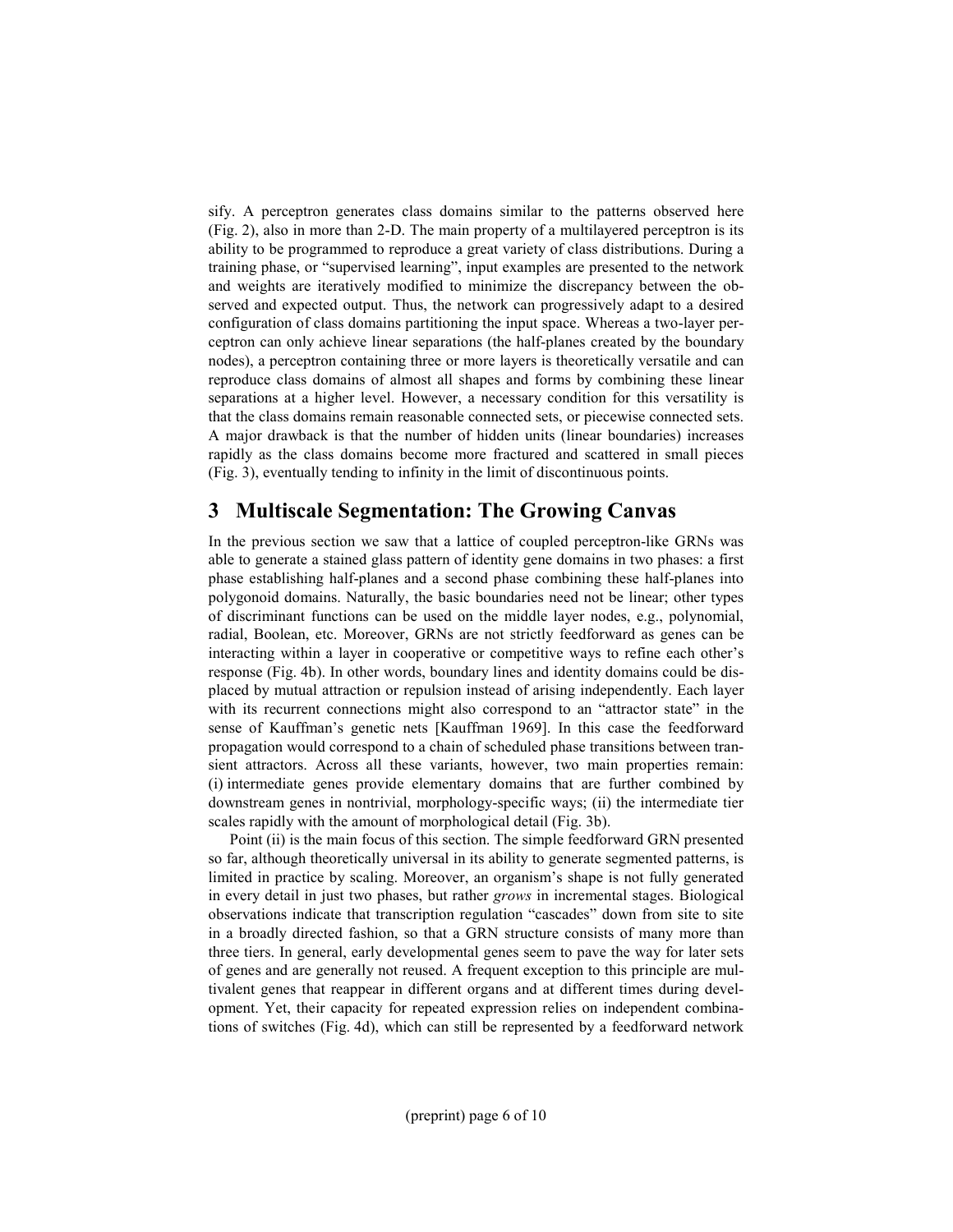with duplicate nodes in different layers (red nodes in Fig. 4). Each node carries out a different switch logic under a GRN architecture that remains globally directed.



Fig. 4: Variations on the simple feedforward multitier GRN architecture (a). (b) Recurrent connections are added inside each tier. (c) Tiers are subdivided into subtiers to create a hierarchy (compare Fig. 3c). (d) A multivalent gene (red node in all schemas), i.e., a gene that is repeatedly expressed at different periods and locations of the developing organism, can be formally represented by duplicate nodes in separate tiers: these nodes are activated by different protein combinations in input (here, pink and orange) via different regulatory functions.

Therefore, to account for progressive growth and morphological refinement, a more adequate GRN model would consist of a *hierarchy* of subnetworks, where each subnetwork performs a function similar to the simple feedforward network presented above. Instead of relying on a single group of boundary nodes to cover fine-grain details (Fig. 3a-b), the image can be iteratively refined by the action of several mapping modules and submodules (Fig. 3c). At first, the network at the bottom of the hierarchy only establishes broad identity domains; then these identity domains in turn trigger specialized subnetworks that further create local partitioning at a finer spatial scale, etc. Morphological details are added in a hierarchical fashion, analogous to inclusions of small stained glass motifs into bigger ones (Fig. 5a). Fractal patterning has also been explored in "map L-systems" [Siero et al. 1982]; however, these use symbolic rules and explicit geometrical features instead of coupled dynamical units.

In parallel to this hierarchical refinement, the medium *expands*, i.e., cells multiply and expression domains enlarge. Thus, morphological refinement basically proceeds by alternation of two fundamental steps: (1) subdivision of a uniform identity domain into finer identity domains; (2) enlargement of the new identity domains, which receive further subdivisions during step  $(1)$ . The transition from  $(1)$  to  $(2)$  is carried out by cell proliferation, whereby daughter cells inherit mother cell types (i.e., their current state of genetic expression: RNA, protein and metabolic concentrations) and temporarily preserve the local identity of an expanding domain. The reciprocal transition from (2) to (1) corresponds to the creation of new local gradients of positional information within former single-identity domains. Expanding domains are mapped by new local coordinate systems that activate the entry points of a regional subnetwork of the GRN in the next layer of the hierarchy. These new local gradients emerge from a diffusion process similar to the original diffusion of global coordinates  $X, Y$ . For example, during proliferation a small number of mother cells retain signaling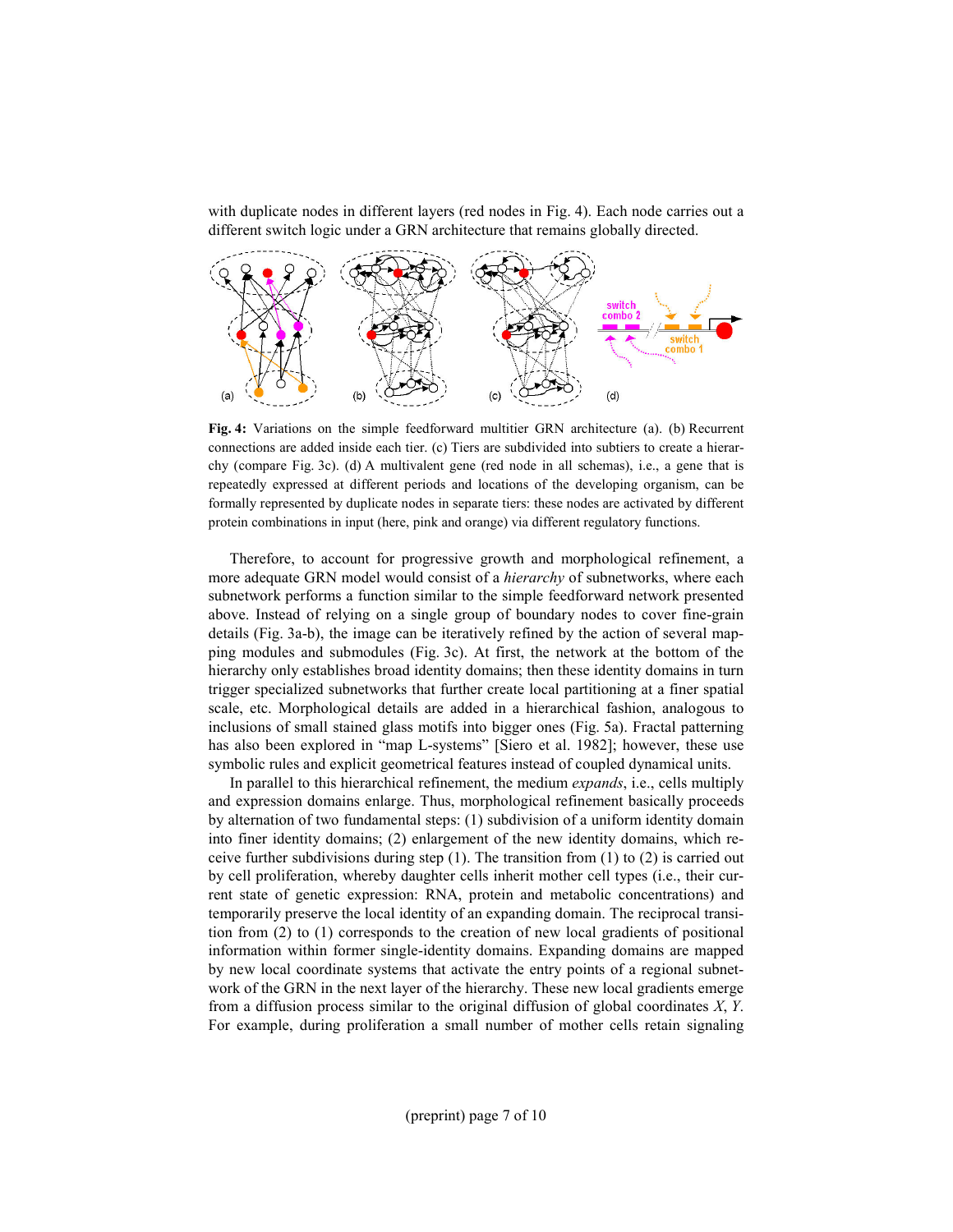material that is not inherited by daughter cells, then later on start diffusing these molecules asymmetrically from the borders of the expanding domain toward which they were pushed. Naturally, steps (1) and (2) are not strictly separate; they can overlap and unfold at different rates in different body parts without global synchrony.



Fig. 5: The growing canvas of morphogenesis: pattern formation proceeds by successive refinement steps on an expanding medium. (a) Simulations with a 2-layer hierarchy of 3-tier GRNs; each GRN contains 2 horizontal  $+3$  vertical boundary nodes that give rise to 12 rectangular identity domains; 2 early domains become subdivided. (b) Same general idea illustrated by a portrait at multiple scales of resolution [after Coen 2000] and a generic network diagram.

# 4 Discussion and Future Work

In this article I have shown the possibility of multiscale pattern formation based on an expanding lattice of hierarchical, feedforward gene regulatory networks. The alternation of growth and patterning ultimately results in the creation of a "form", represented by an image or shape on the lattice. The hierarchical GRN structure adequately supports both the temporal sequence of developmental stages and the spatial accumulation of details. Most importantly, compared to a single layer of discriminant functions (Fig. 3a-b), a hierarchy allows the reuse of modules and thus can greatly reduce the number of intermediate gene nodes needed to generate a full mapping. In the fictitious example of Fig. 3 the number of  $B$  nodes is actually not smaller in the hierarchical network than in the flat network because the pattern does not contain repeated or "homologous" parts. However, in biological development a key property is modularity: organisms are made of repeated segments, most apparent in arthropods or the vertebrates' column and digits. Genetic sequencing has revealed many identical or highly overlapping stretches of DNA code not only within individuals but also across species, which indicates that during evolution segments might have duplicated then differentiated [Carroll et al. 2001]. In the present model, this would correspond to reusing the same subnetwork multiple times within one hierarchical layer (as in Fig. 5a, second layer), then mutating these copies to create variants.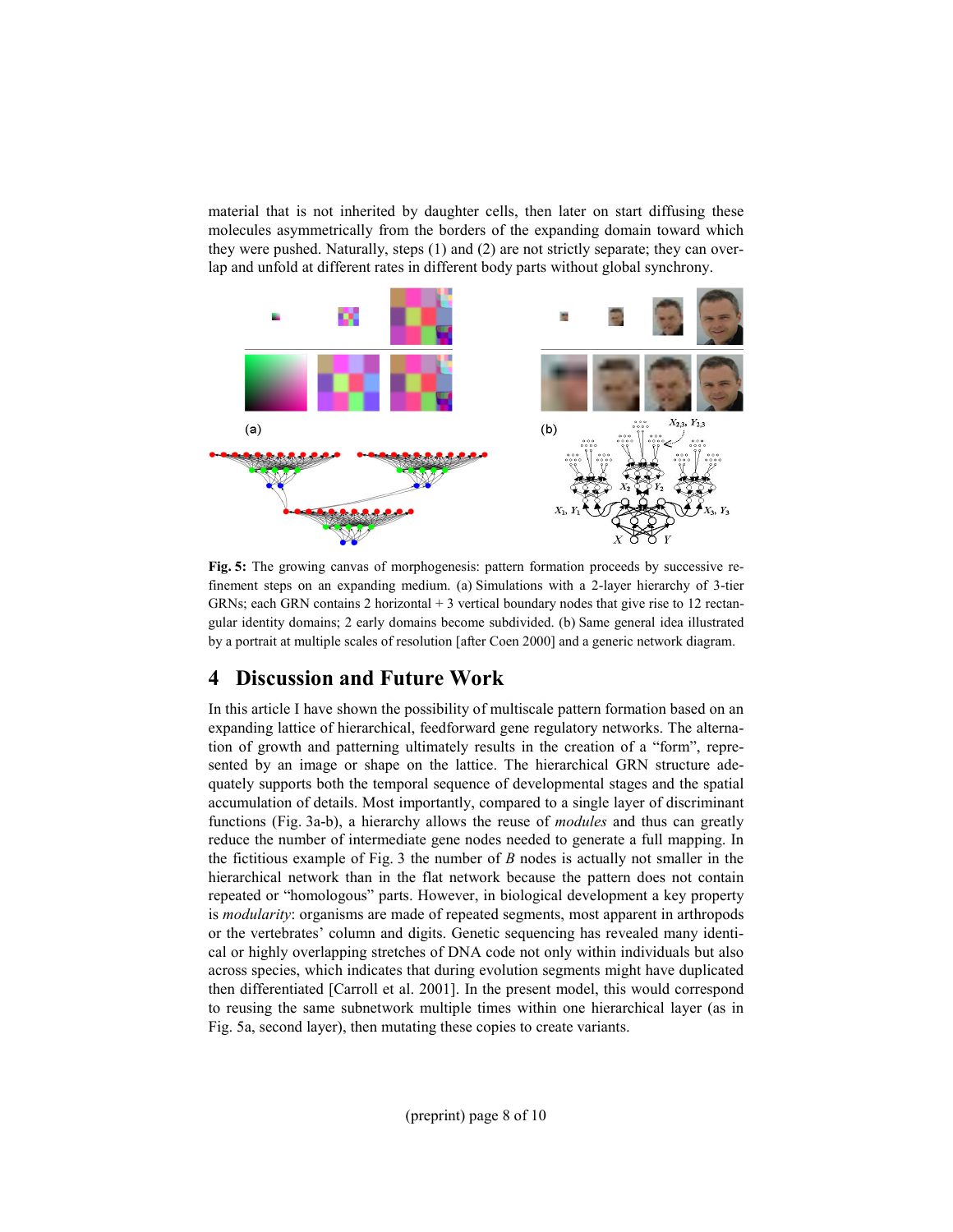In this study I attempted to clarify the elusive relationship between genotype and phenotype, specifically how a nonspatial genetic network can unfold in space to become a 2-D or 3-D shape. The problem of the quantity of information or "genetic cost" is of central importance here: What is the minimal number of gene nodes needed to cover a given amount of morphological details? Organisms obviously contain far less genes than cells or even local regions of homogeneous cell identity. This means that a GRN is actually extremely sparse and development cannot be entirely specified by positional information and switch-based logic. Modularity and component reuse are also not sufficient to explain the relative paucity of genetic instructions. Therefore, other "epigenetic" factors must contribute to the generation of morphological details: cell-to-cell signaling interactions (differential adhesion, Turing patterns), shape-sculpting programmed cell death (e.g., between digits), differential growth rates and topological transformations (gastrulation, mechanistic folding, etc.) [Webster & Goodwin 1996, Nagpal 2002]. A more comprehensive model of selforganized development should contain all of the above mechanisms (Fig. 6).



Fig. 6: The big picture of morphogenesis. A comprehensive model of form development would integrate several elementary genetic and epigenetic mechanisms. (1) Guided patterning: GRNcontrolled establishment of expression maps (this article). (2) Differential growth: deformations (bulges, offshoots, limbs) created by domain-specific proliferation rates. (3) Free patterning: texture (stripes, spots) emerging from Turing instabilities. (4) Elastic folding: transformations from mechanistic cellular forces. (5) Cell death: detail-sculpting by domain removal.

In sum, the complete morphogenetic program (the "theme") consists of a set of developmental laws at the cellular level, while the parameters of this program (the "variations") are represented by specific GRNs. Fed into the same program, different GRNs will give rise to different shapes. At this point, evolution enters the stage (the "player") and two complementary issues arise: given specific GRN weights, what pattern will the growing canvas create? Conversely, given a desired pattern as a target, what values should the GRN weights take to produce this pattern? Beyond the biological challenge of unraveling real-world molecular pathways, these questions also raise a technological challenge: dynamic self-assembly and autonomous design in the absence of a global symbolic blueprint—e.g., as in swarm robotics or distributed software agents. Previous artificial models of development have mainly followed a bottom-up approach by observing, classifying and selecting patterns emerging from given GRNs, whether randomly wired or biologically detailed. For example, aposteriori statistical analyses try to identify prototypical wiring patterns in GRNs